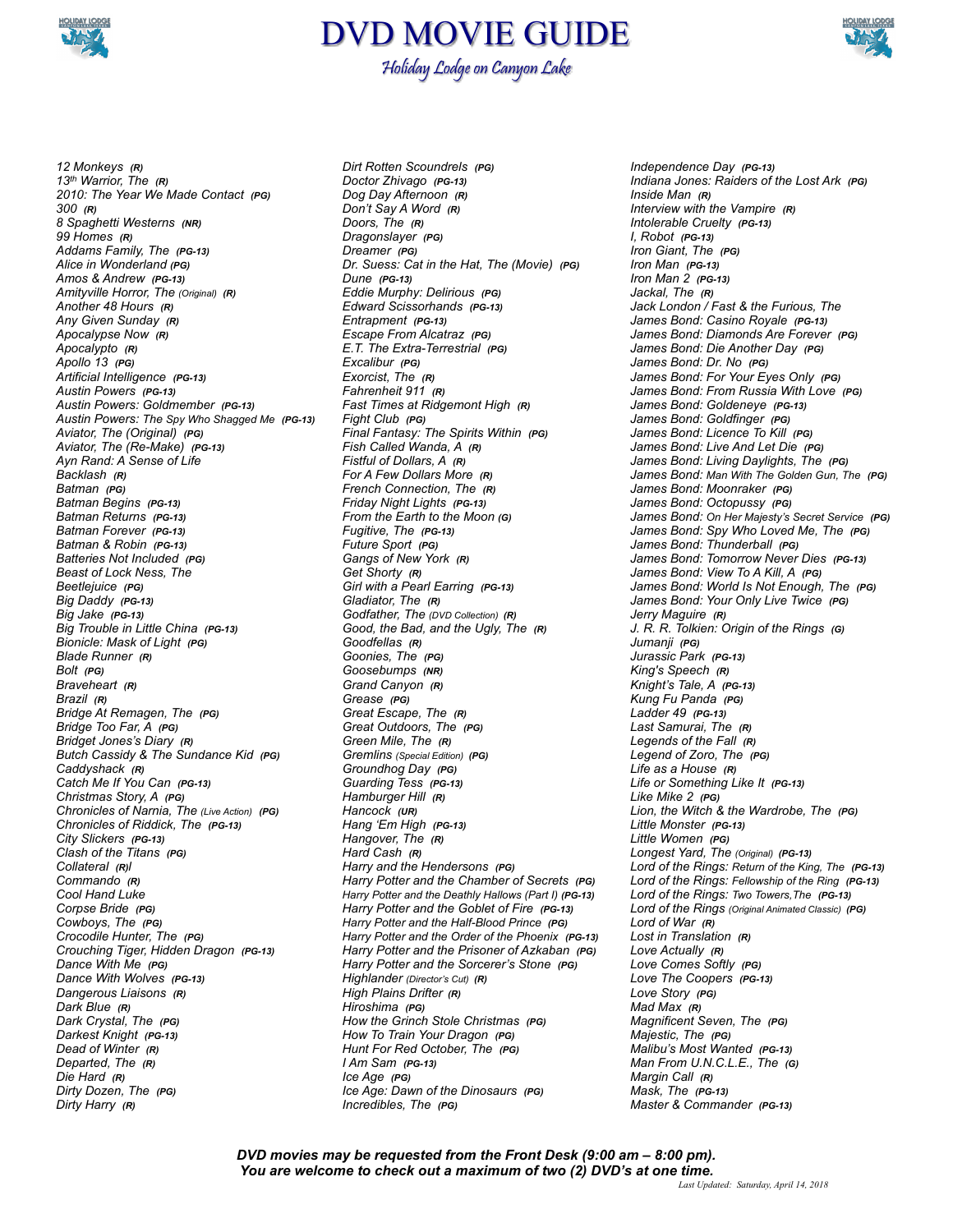

## DVD MOVIE GUIDE Holiday Lodge on Canyon Lake



*Master of Disguise, The (PG) Matrix, The (R) Matrix: Reloaded (R) Matrix: Revolutions (R) Mean Streets (R) Meet the Fockers (PG-13) Meet the Parents (PG-13) Memphis Belle (PG-13) Men in Black (PG-13) Men in Black II (PG-13) Miami Vice (Unrated Director's Edition) (R) Midsummer Night's Dream, A (PG-13) Minority Report (PG-13) Money Ball (PG-13) Monster House (PG) Monster's Ball (R) Monty Python's Holy Grail, The (PG) Monty Python's Meaning of Life, The (R) Mr. & Mrs. Smith (PG-13) Mummy, The (PG-13) Mummy Returns, The (PG-13) Name of the Rose, The National Geographic: Inside 9/11 National Lampoon's Christmas Vacation (PG-13) National Lampoon's Vacation (PG-13) National Lampoon's European Vacation (PG-13) Never Ending Story, The (PG) Never Ending Story II, The (PG) Night at the Museum (PG) Night of the Living Dead / King of the Zombies (R) North Dallas Forty (R) Ocean's Eleven (PG-13) Ocean's Twelve (PG-13) Ocean's Thirteen (PG-13) Once Upon a Time in Mexico (R) Open Season (PG) Open Seas 2 (PG) Outsiders, The (PG) Over the Hedge (PG) Pacifier, The (PG) Pam Ayers: Live in Concert (BBC) (G) Parenthood (PG-13) Pelican Brief, The (PG-13) Perfect Guy, The (PG-13) Perfect Storm, The (PG-13) Perfect World, A (PG-13) Philadelphia (PG-13) Pirates of the Caribbean (PG-13) Pirates of the Caribbean: Dead Man's Chest (PG-13) Platoon (R) Point Break (R) Power of the Sun, The (G) Predator (R) Presidio, The (R) Pride and Prejudice (BBC Production) (PG) Pride and Prejudice (2005, Universal Studios) (PG) Princess Bride, The (PG) Pulp Fiction (R) Punisher, The (R) Pushing Tin (R) Queen, The (PG-13) Queen of the Damned (R) Raging Bull (R) Raising Arizona (PG-13) Rainmaker, The (PG-13) Rambo, First Blood (R) Ransom (R) Red Dawn (PG-13)*

*Regarding Henry (PG-13) Reservoir Dogs (Special Edition) (R) Rising Sun (R) Risky Business (R) River Runs Through It, A (PG) Road to Perdition (R) Rocky (PG) Rocky II (PG) Rocky III (PG) Rollerball (Original) (R) Room (R) Rose, The (R) Rules of Attraction, The (R) Runaway Jury, The (PG-13) Saving Private Ryan (R) Saw (R) Say Anything (PG-13) Scorpion King, The (PG-13) Seabiscuit (PG-13) Secret In Their Eyes (PG-13) Sense & Sensibility (PG) Serpico (R) Shark Tale (PG) Shawshank Redemption, The (R) Shrek (PG) Shrek 2 (PG) Shrek: Forever After (PG) Sideways (R) Silence of the Lambs, The (R) Silverado (PG-13) Sixth Sense, The (PG-13) Slap Shot (R) Sneakers (PG-13) Son of the Mask (PG) Sophie's Choice (R) Spiderman (PG-13) Spiderman 2 (PG-13) Spiderman 3 (PG-13) Spiderwick Chronicles, The (PG) Spy Game (R) Spy Kids (PG) Stand by Me (R) Star Trek (2009) (PG-13) Star Wars: Attack of the Clones (PG) Stepford Wives (PG-13) Steel Magnolias (PG) Sun Dogs Superman: The Movie (PG) Super Size Me (PG-13) Syriana (R) Teenage Mutant Ninja Turtles (Live Action) (PG) Teen Wolf (PG) Teen Wolf Too (PG) Terminator II (T2) (R) Terms of Endearment (PG) Thank You For Smoking (R) There's Something About Mary (R) They Came From Space / Warning From Space Thin Red Line, The (R) Thomas Crown Affair, The (R) Three Kings (R) Time Bandits (PG) Titanic (PG-13) Tomb Raider (Collector's Edition) (PG-13) Tomb Raider: The Cradle of Life (PG-13) Tombstone (R) Toy, The (PG) Trading Places (R)* 

*Traffic (R) Transformers (PG-13) Transformers: Revenge of the Fallen (PG-13) Transporter, The (PG-13) Transporter 2 (PG-13) Troy (R) True Lies (R) Truman Show, The (PG) U2: The Best of 1990 – 2000 Unforgiven (R) Unlocking DaVinci's Code (G) Untouchables, The (R) Unbreakable (PG-13) Usual Suspects, The (R) Vanilla Sky (R) Village, The (PG-13) Wall Street (R) War of the Roses (R) War of the Worlds (PG-13) Waterworld (PG-13) Weird Science (PG-13) Werewolf Hunter (R) Wedding Singer, The (PG-13) Where The Red Fern Grows (PG) Wildthings Willow (PG) Without a Trace: Complete Third Season (PG) Wizard of Oz, The (G) World's Fastest Indian, The (PG-13) Wyatt Earp (PG-13) X-Men Collection (X Men & X2) (PG-13) X-Men: The Last Stand (PG-13) X-Men: Wolverine (PG-13) X-Men: First Class (PG-13) Young Guns (R) Zathura (PG)* 

*DVD movies may be requested from the Front Desk (9:00 am – 8:00 pm). You are welcome to check out a maximum of two (2) DVD's at one time.*